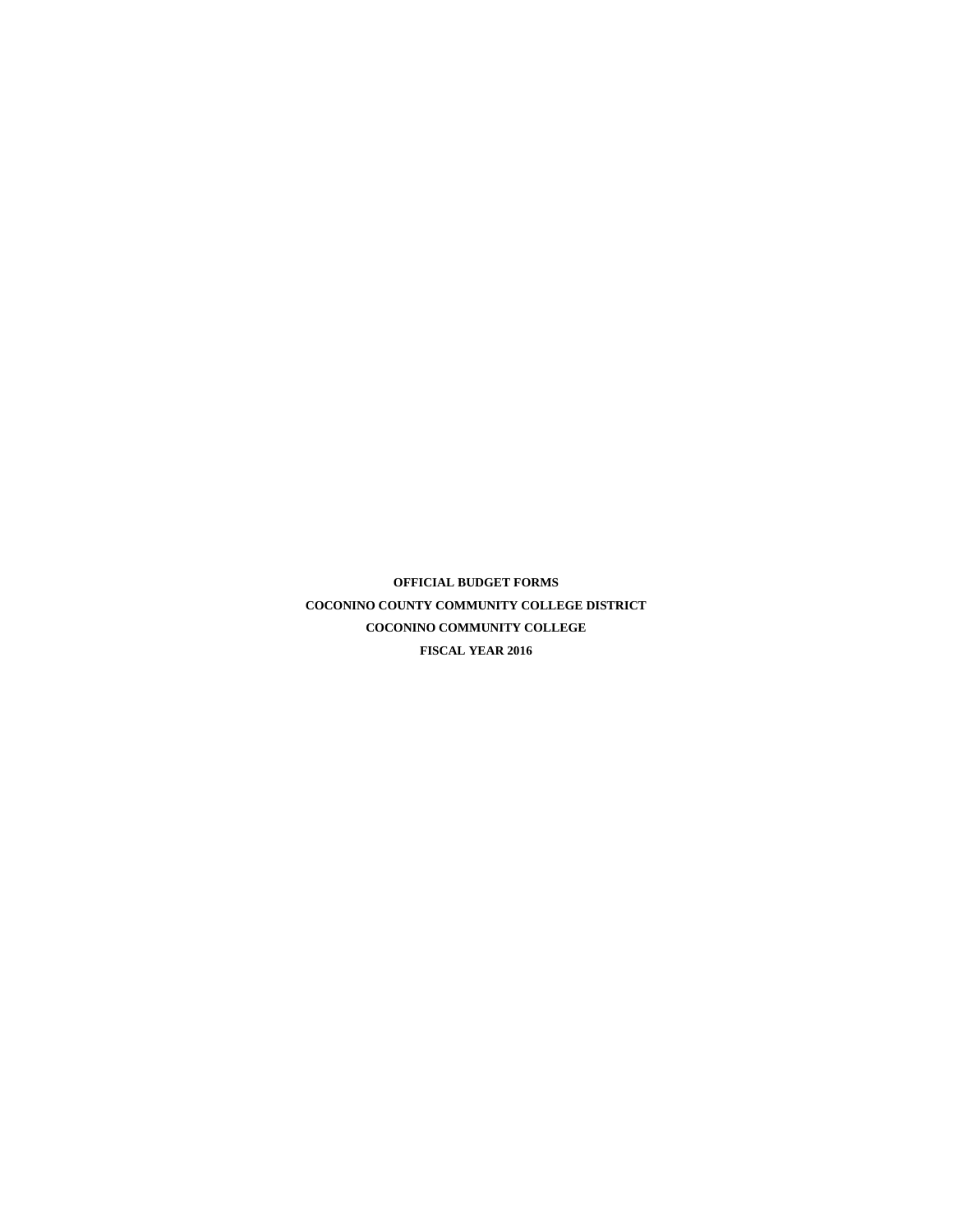## **COCONINO COUNTY COMMUNITY COLLEGE DISTRICT COCONINO COMMUNITY COLLEGE BUDGET FOR FISCAL YEAR 2016 SUMMARY OF BUDGET DATA**

|     |           |                                                                                               | <b>Budget</b>    | <b>Budget</b>     | <b>Increase/Decrease</b><br>From Budget 2015<br>To Budget 2016 |               |  |  |
|-----|-----------|-----------------------------------------------------------------------------------------------|------------------|-------------------|----------------------------------------------------------------|---------------|--|--|
|     |           | <b>CURRENT GENERAL AND PLANT FUNDS</b>                                                        | 2016             | 2015              | Amount                                                         | $\frac{0}{0}$ |  |  |
| I.  |           |                                                                                               |                  |                   |                                                                |               |  |  |
|     | A.        | Expenditures:                                                                                 |                  |                   |                                                                |               |  |  |
|     |           | <b>Current General Fund</b>                                                                   | 18,460,827       | \$<br>17,857,347  | \$<br>603,480                                                  | 3.4%          |  |  |
|     |           | <b>Unexpended Plant Fund</b>                                                                  | 237,000          | 319,500           | (82,500)                                                       | $-25.8%$      |  |  |
|     |           | Retirement of Indebtedness Plant Fund<br><b>TOTAL</b>                                         | 2,064,840        | 2.045.539         | 19,301                                                         | 0.9%<br>2.7%  |  |  |
|     |           |                                                                                               | 20,762,667       | 20,222,386        | 540,281                                                        |               |  |  |
|     | <b>B.</b> | Expenditures Per Full-Time Student Equivalent (FTSE):                                         |                  |                   |                                                                |               |  |  |
|     |           | <b>Current General Fund</b>                                                                   | 8,829 / FTSE     | \$<br>8,503 /FTSE | \$<br>325 / FTSE                                               | 3.8%          |  |  |
|     |           | Unexpended Plant Fund                                                                         | $113$ /FTSE      | $152$ /FTSE       | $(39)$ /FTSE                                                   | $-25.5%$      |  |  |
|     |           | Projected FTSE Count                                                                          | 2,091            | 2,100             |                                                                |               |  |  |
| Π.  |           | TOTAL ALL FUNDS ESTIMATED PERSONNEL COMPENSATION                                              |                  |                   |                                                                |               |  |  |
|     |           | <b>Employee Salaries and Hourly Costs</b>                                                     | \$<br>10,065,907 | \$<br>10,094,449  | \$<br>(28, 542)                                                | $-0.3%$       |  |  |
|     |           | <b>Retirement Costs</b>                                                                       | 754,994          | 827,213           | (72, 219)                                                      | $-8.7%$       |  |  |
|     |           | <b>Healthcare Costs</b>                                                                       | 612,351          | 658,164           | (45, 813)                                                      | $-7.0%$       |  |  |
|     |           | <b>Other Benefit Costs</b>                                                                    | 1,517,880        | 1,487,941         | 29,939                                                         | 2.0%          |  |  |
|     |           | <b>TOTAL</b>                                                                                  | 12,951,131       | \$<br>13,067,767  | (116, 636)                                                     | $-0.9\%$      |  |  |
| Ш.  |           | SUMMARY OF PRIMARY AND SECONDARY PROPERTY TAX LEVIES AND RATES                                |                  |                   |                                                                |               |  |  |
|     | А.        | Amount Levied:                                                                                |                  |                   |                                                                |               |  |  |
|     |           | Primary Tax Levy                                                                              | 7,478,002        | \$<br>7,243,259   | \$<br>234,743                                                  | 3.2%          |  |  |
|     |           | Secondary Tax Levy                                                                            | 1,989,355        | 1,946,402         | 42,953                                                         | 2.2%          |  |  |
|     |           | TOTAL LEVY                                                                                    | 9,467,357        | 9,189,661         | 277,696                                                        | 3.0%          |  |  |
|     | B.        | Rates Per \$100 Net Assessed Valuation:                                                       |                  |                   |                                                                |               |  |  |
|     |           | Primary Tax Rate                                                                              | 0.4864           | 0.4788            | 0.0076                                                         | 1.6%          |  |  |
|     |           | Secondary Tax Rate                                                                            | 0.1241           | 0.1268            | (0.0027)                                                       | $-2.1%$       |  |  |
|     |           | <b>TOTAL RATE</b>                                                                             | 0.6105           | 0.6056            | 0.0049                                                         | 0.8%          |  |  |
| IV. |           | MAXIMUM ALLOWABLE PRIMARY PROPERTY TAX LEVY FOR FISCAL YEAR 2016 PURSUANT TO A.R.S. §42-17051 |                  |                   |                                                                | 7,478,002     |  |  |

\$

V. AMOUNT RECEIVED FROM PRIMARY PROPERTY TAXES IN FISCAL YEAR 2015 IN EXCESS OF THE MAXIMUM ALLOWABLE AMOUNT AS CALCULATED PURSUANT TO A.R.S. §42-17051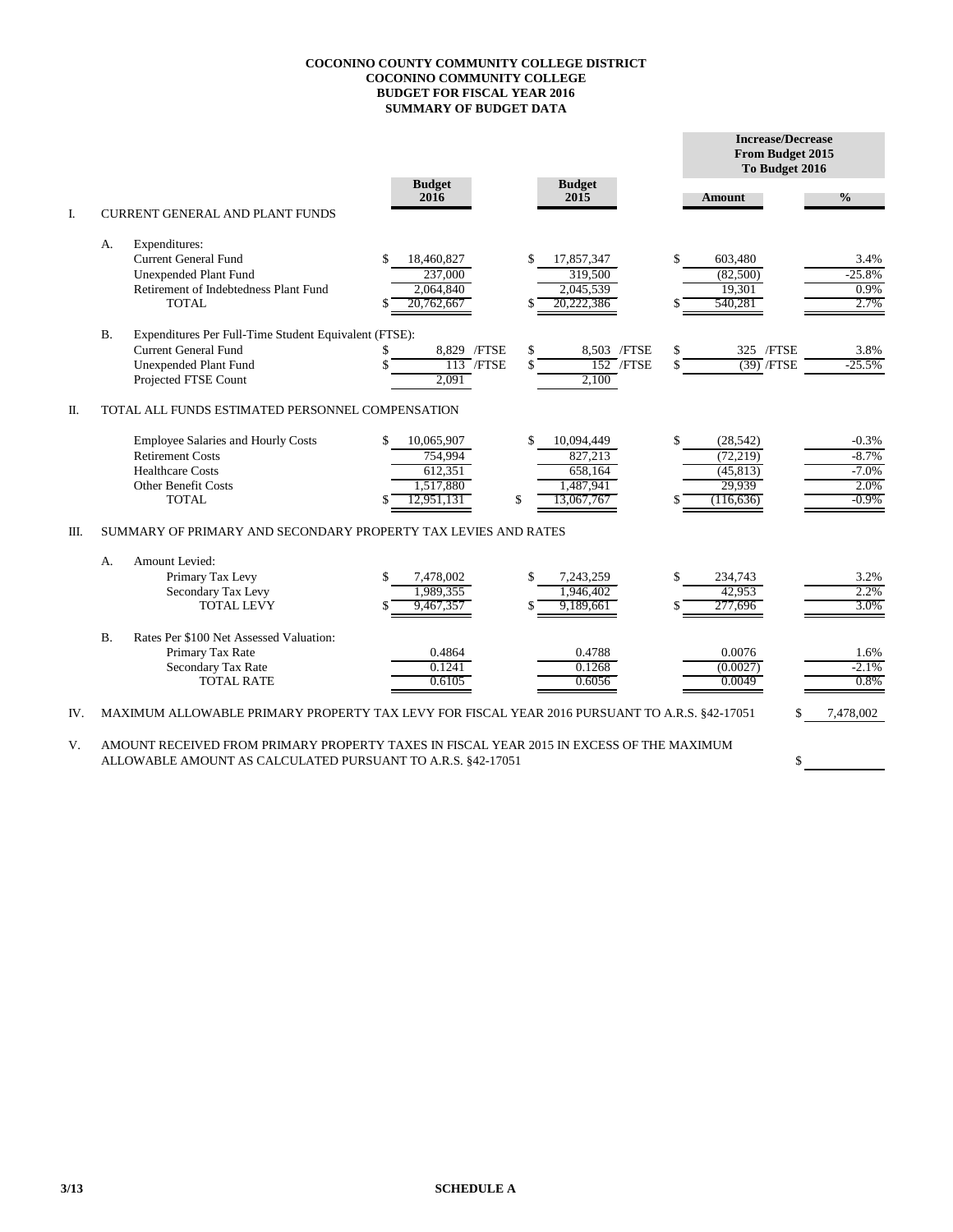## **COCONINO COUNTY COMMUNITY COLLEGE DISTRICT COCONINO COMMUNITY COLLEGE BUDGET FOR FISCAL YEAR 2016 RESOURCES**

|                                               |    | <b>CURRENT FUNDS</b> |            |              |           |          |                   | <b>PLANT FUNDS</b> |       |     |                |             |           |
|-----------------------------------------------|----|----------------------|------------|--------------|-----------|----------|-------------------|--------------------|-------|-----|----------------|-------------|-----------|
|                                               |    | General              | Restricted |              | Auxiliary |          | Unexpended        | Retirement of      | Other |     | Total          | Total       | $\%$      |
|                                               |    | Fund                 | Fund       |              | Fund      |          | <b>Plant Fund</b> | Indebtedness       | Funds |     | All Funds      | All Funds   | Increase/ |
|                                               |    | 2016                 | 2016       |              | 2016      |          | 2016              | 2016               | 2016  |     | 2016           | 2015        | Decrease  |
| <b>BEGINNING BALANCES-July 1*</b>             |    |                      |            |              |           |          |                   |                    |       |     |                |             |           |
| Restricted                                    |    |                      |            |              |           |          |                   | 178,858 \$         |       | \$. | 178,858        | 320,232     | $-44.1%$  |
| Unrestricted                                  |    | 5,323,890            |            |              | 58.093    |          | 9,395,833         |                    |       |     | 14,777,816     | 13.714.287  | 7.8%      |
| <b>Total Beginning Balances</b>               |    | 5,323,890            |            |              | 58.093    |          | 9,395,833         | 178,858 \$         |       |     | 14,956,674     | 14.034.519  | 6.6%      |
| <b>REVENUES AND OTHER INFLOWS</b>             |    |                      |            |              |           |          |                   |                    |       |     |                |             |           |
| <b>Student Tuition and Fees</b>               |    |                      |            |              |           |          |                   |                    |       |     |                |             |           |
| <b>General Tuition</b>                        |    | $5,800,165$ \\$      |            | 6,000        |           |          |                   |                    |       | \$  | 5,806,165      | 5,620,200   | 3.3%      |
| Out-of-District Tuition                       |    | 174,000              |            |              |           |          |                   |                    |       |     | 174,000        | 175,000     | $-0.6%$   |
| Out-of-State Tuition                          |    | 988,900              |            |              |           |          |                   |                    |       |     | 988,900        | 856,400     | 15.5%     |
| <b>Student Fees</b>                           |    | 678,125              |            |              |           |          |                   |                    |       |     | 678,125        | 685,400     | $-1.1%$   |
| Tuition and Fee Remissions or Waivers         |    | 52,000               |            |              |           |          |                   |                    |       |     | 52,000         | 52,000      |           |
| <b>State Appropriations</b>                   |    |                      |            |              |           |          |                   |                    |       |     |                |             |           |
| Maintenance Support                           |    | 1,771,200            |            |              |           |          |                   |                    |       |     | 1,771,200      | 1,775,800   | $-0.3%$   |
| <b>Equalization Aid</b>                       |    |                      |            |              |           |          |                   |                    |       |     |                |             |           |
| Capital Support                               |    |                      |            | 423,200      |           |          |                   |                    |       |     | 423,200        | 426,900     | $-0.9%$   |
| <b>Property Taxes</b>                         |    |                      |            |              |           |          |                   |                    |       |     |                |             |           |
| Primary Tax Levy                              |    | 7,478,000            |            |              |           |          |                   |                    |       |     | 7,478,000      | 7,243,260   | 3.2%      |
| Secondary Tax Levy                            |    |                      |            |              |           |          |                   | 1,989,355          |       |     | 1,989,355      | 1,946,402   | 2.2%      |
| Gifts, Grants, and Contracts                  |    | 338,660              |            | 6,893,906    |           |          | 19,100            |                    |       |     | 7,251,666      | 8,050,920   | $-9.9%$   |
| Sales and Services                            |    |                      |            |              | 20,900    |          |                   |                    |       |     | 20,900         | 22,400      | $-6.7%$   |
| <b>Investment</b> Income                      |    | 103,000              |            |              |           |          |                   |                    |       |     | 103,000        | 120,000     | $-14.2%$  |
| <b>State Shared Sales Tax</b>                 |    |                      |            | 436,077      |           |          |                   |                    |       |     | 436,077        | 391,109     | 11.5%     |
| <b>Other Revenues</b>                         |    | 512,290              |            |              |           |          |                   | 44,122             |       |     | 556,412        | 461,937     | 20.5%     |
| Proceeds from Sale of Bonds                   |    |                      |            |              |           |          |                   |                    |       |     |                |             |           |
| Total Revenues and Other Inflows              |    | 17,896,340           |            | 7,759,183    | 20,900    |          | 19,100            | 2,033,477          |       |     | 27,729,000     | 27,827,728  | $-0.4%$   |
| <b>TRANSFERS</b>                              |    |                      |            |              |           |          |                   |                    |       |     |                |             |           |
| <b>Transfers</b> In                           |    | 91,000               |            | 10,413       | 12,000    |          | 504,100           |                    |       |     | 617,513        | 412,713     | 49.6%     |
| (Transfers Out)                               |    | (526, 513)           |            |              |           |          | (91,000)          |                    |       |     | (617,513)      | (412,713)   | 49.6%     |
| <b>Total Transfers</b>                        |    | (435,513)            |            | 10,413       | 12,000    |          | 413,100           |                    |       |     |                |             |           |
| Less:                                         |    |                      |            |              |           |          |                   |                    |       |     |                |             |           |
| Stabilization                                 |    | (4,323,890)          |            |              |           |          | (6, 184, 894)     |                    |       |     | (10, 508, 784) | (9,183,150) | 14.4%     |
| <b>Future Expenditures</b>                    |    |                      |            |              | (58,093)  |          | (3,406,139)       |                    |       |     | (3,464,232)    | (3,593,537) | $-3.6%$   |
| Restricted                                    |    |                      |            |              |           |          |                   | (147, 495)         |       |     | (147, 495)     | (263, 232)  | $-44.0%$  |
| Total Resources Available for the Budget Year | -8 | 18,460,827 \$        |            | 7,769,596 \$ | 32,900    | <b>S</b> | $237,000$ \$      | $2,064,840$ \\$    |       | \$  | 28,565,163     | 28,822,328  | $-0.9%$   |
|                                               |    |                      |            |              |           |          |                   |                    |       |     |                |             |           |

\*These amounts exclude amounts not in spendable form (i.e., prepaids, inventories, and capital assets) or amounts legally or contractually required to be maintained intact.